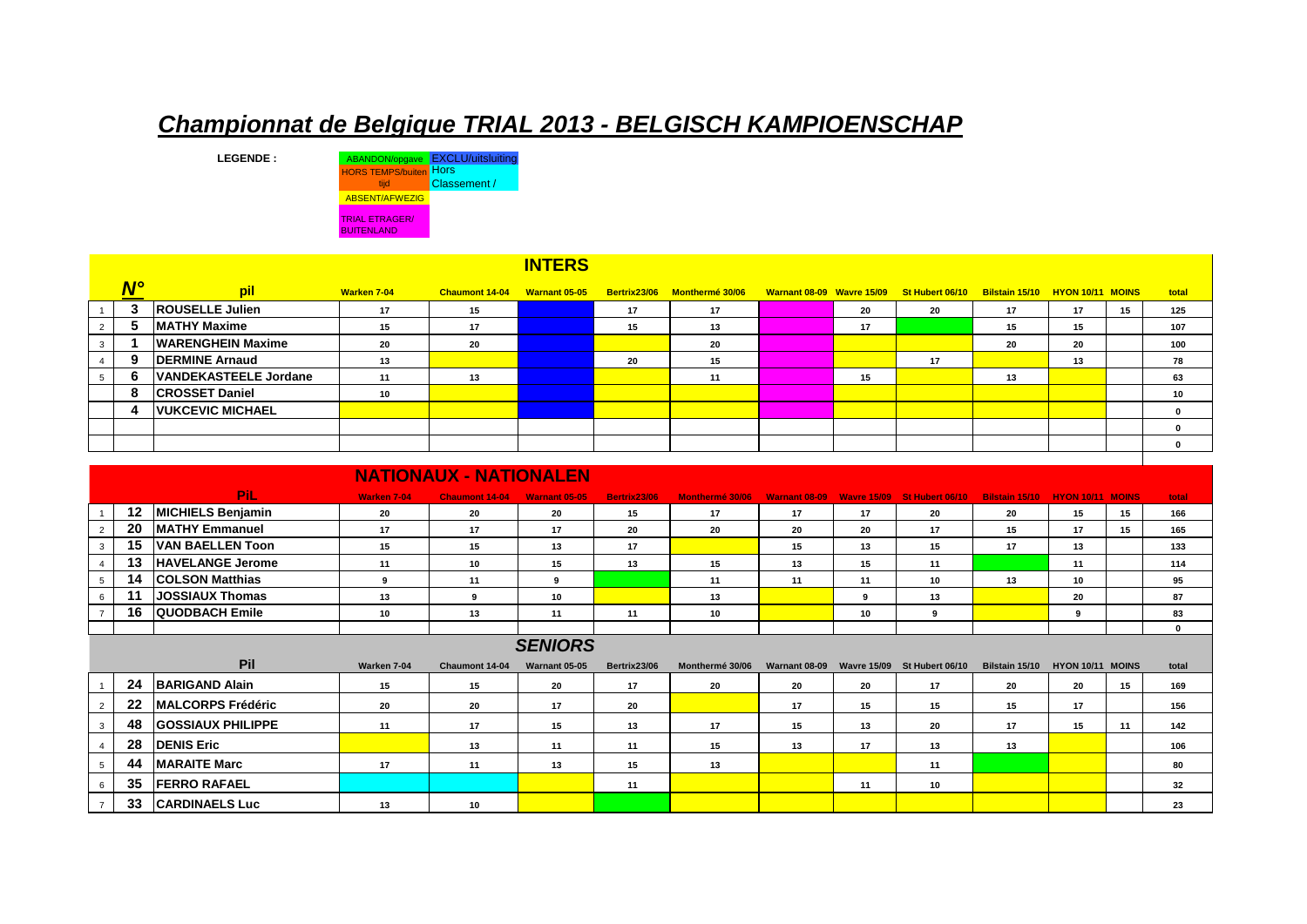|                |                 |                             |                |                | <b>Juniors</b> |              |                 |               |                |                             |                                 |    |                |             |
|----------------|-----------------|-----------------------------|----------------|----------------|----------------|--------------|-----------------|---------------|----------------|-----------------------------|---------------------------------|----|----------------|-------------|
|                |                 | Pil                         | Warken 7-04    | Chaumont 14-04 | Warnant 05-05  | Bertrix23/06 | Monthermé 30/06 | Warnant 08-09 |                | Wavre 15/09 St Hubert 06/10 | Bilstain 15/10 HYON 10/11 MOINS |    |                | total       |
|                | 27              | <b>PUTTEMANS Nicolas</b>    | 17             | 17             | 20             | 20           | 20              | 20            | 20             | 20                          | 20                              | 20 | 17             | 177         |
| $\overline{2}$ | 23              | <b>DEFOURNY Nicolas</b>     | 10             | 20             | 11             | 17           | 17              | 17            | 17             | 17                          | 17                              |    |                | 143         |
| $\mathbf{3}$   | 43              | <b>VERBURGH Stin</b>        |                | 11             | 13             | 15           | 15              | 15            | 13             |                             | 15                              | 17 |                | 114         |
| $\overline{4}$ | $32\phantom{a}$ | <b>BRAIVE JULIEN</b>        | 15             | 15             | 10             | 13           | 13              | 9             | 8              | 15                          | 13                              | 11 | 8              | 114         |
| 5              | 34              | <b>COUVREUR Antonin</b>     | 13             | 6              | 8              |              | 8               | 13            | 11             | 13                          | 11                              | 10 |                | 93          |
| 6              | 36              | <b>FOHAL ROMAIN</b>         | 9              | 8              | 15             | 10           | 10              | 11            | $\overline{ }$ | 10                          | 10                              | 9  | $\overline{7}$ | 92          |
| $\overline{7}$ | 37              | <b>GAVAGE MAURIN</b>        | 8              | $\overline{7}$ | $\overline{7}$ |              | 11              | 10            | 9              | 11                          | 9                               | 15 |                | 87          |
| 8              | 42              | <b>HERREMANS JOHAN</b>      | 20             | 13             | 17             |              |                 |               | 15             |                             |                                 | 13 |                | 78          |
| 9              | 47              | <b>BARIGAND GREGORY</b>     | 11             | 10             | 9              |              | 9               |               |                |                             | 8                               |    |                | 47          |
| 10             |                 | 40 PUTTEMANS Pierre-Andre   |                | 9              | 6              | 11           |                 |               | 10             |                             |                                 |    |                | 36          |
| 11             | 29              | <b>THIRAN Victor</b>        | 6              | 4              | 5              |              |                 | 8             |                |                             |                                 |    |                | 23          |
| 12             | 31              | <b>SENECHAL Sandy</b>       | $\overline{7}$ | 5              |                |              |                 |               |                |                             |                                 |    |                | 12          |
|                | 21              | <b>LEGA David</b>           |                |                |                |              |                 |               |                |                             |                                 |    |                | $\mathbf 0$ |
|                | 25              | <b>FROIDMONT PAUL HENRI</b> |                |                |                |              |                 |               |                |                             |                                 |    |                | $\mathbf 0$ |
|                | 26              | <b>PILET JULIEN</b>         |                |                |                |              |                 |               |                |                             |                                 |    |                | $\mathbf 0$ |
|                | 39              | <b>GRAVELINE Dorian</b>     |                |                |                |              |                 |               |                |                             |                                 |    |                | $\mathbf 0$ |
|                |                 |                             |                |                |                |              |                 |               |                |                             |                                 |    |                | $\mathbf 0$ |
|                |                 |                             |                |                |                |              |                 |               |                |                             |                                 |    |                | 0           |
|                |                 |                             |                |                |                |              |                 |               |                |                             |                                 |    |                | $\mathbf 0$ |
|                |                 |                             |                |                |                |              |                 |               |                |                             |                                 |    |                | $\bf{0}$    |

## **GENTLEMEN**

|    |    | Pil                        | Warken 7-04 | <b>Chaumont 14-04</b>    | Warnant 05-05 | Bertrix23/06 | Monthermé 30/06 |    |    | Warnant 08-09 Wavre 15/09 St Hubert 06/10 | Bilstain 15/10 | HYON 10/11 MOINS |    | total       |
|----|----|----------------------------|-------------|--------------------------|---------------|--------------|-----------------|----|----|-------------------------------------------|----------------|------------------|----|-------------|
|    | 71 | <b>KUMPS LUC</b>           |             | 20                       | 20            | 17           | 17              | 20 | 17 | 20                                        | 20             | 20               | 17 | 154         |
|    | 66 | <b>COLLARD RENE</b>        |             | 15                       | 13            | 20           | 20              | 17 | 20 | 15                                        | 17             |                  |    | 137         |
| 3  | 61 | <b>MATTHEEUWS MARIO</b>    |             | 17                       | 17            | 15           |                 | 11 | 15 | 20                                        | 15             | 20               |    | 130         |
|    | 68 | <b>BOESMAN PATRICK</b>     |             | 13                       | 11            | 13           | 15              | 13 | 13 | 11                                        | 11             | 15               |    | 115         |
|    | 72 | <b>LOMBART Stephane</b>    |             | 10 <sup>1</sup>          | 15            |              | 13              | 15 | 10 | 13                                        |                |                  |    | 76          |
|    | 69 | <b>BOSMAN Pierre</b>       |             | 11                       |               | 11           | 10              |    | -9 | 9                                         | 10             | 10               |    | 70          |
|    | 53 | <b>DURNEZ Alain</b>        |             | 9                        |               |              | 11              |    | 11 | 10                                        | 13             | 13               |    | 67          |
|    | 50 | <b>CARLY Benoit</b>        |             | -8                       | 10            |              | 9               |    |    |                                           |                | 11               |    | 38          |
|    | 70 | <b>BOSMAN Jean Pierre</b>  |             | $\overline{\phantom{a}}$ |               | 10           |                 |    |    |                                           |                | 9                |    | 26          |
| 10 | 73 | <b>PILET JEAN PIERRE</b>   |             |                          |               |              | 8               |    |    |                                           |                |                  |    | 8           |
|    | 52 | <b>LAMBRECHTS Ludo</b>     |             |                          |               |              |                 |    |    |                                           |                |                  |    | $\mathbf 0$ |
|    | 63 | <b>LEKANE Pascal</b>       |             |                          |               |              |                 |    |    |                                           |                |                  |    | $\mathbf 0$ |
|    | 65 | <b>THUMILAIRE Philippe</b> |             |                          |               |              |                 |    |    |                                           |                |                  |    | $\mathbf 0$ |
|    |    |                            |             |                          |               |              |                 |    |    |                                           |                |                  |    | $\mathbf 0$ |
|    |    |                            |             |                          |               |              |                 |    |    |                                           |                |                  |    | $\mathbf 0$ |
|    |    |                            |             |                          |               |              |                 |    |    |                                           |                |                  |    | $\mathbf 0$ |
|    |    |                            |             |                          |               |              |                 |    |    |                                           |                |                  |    | $\mathbf 0$ |